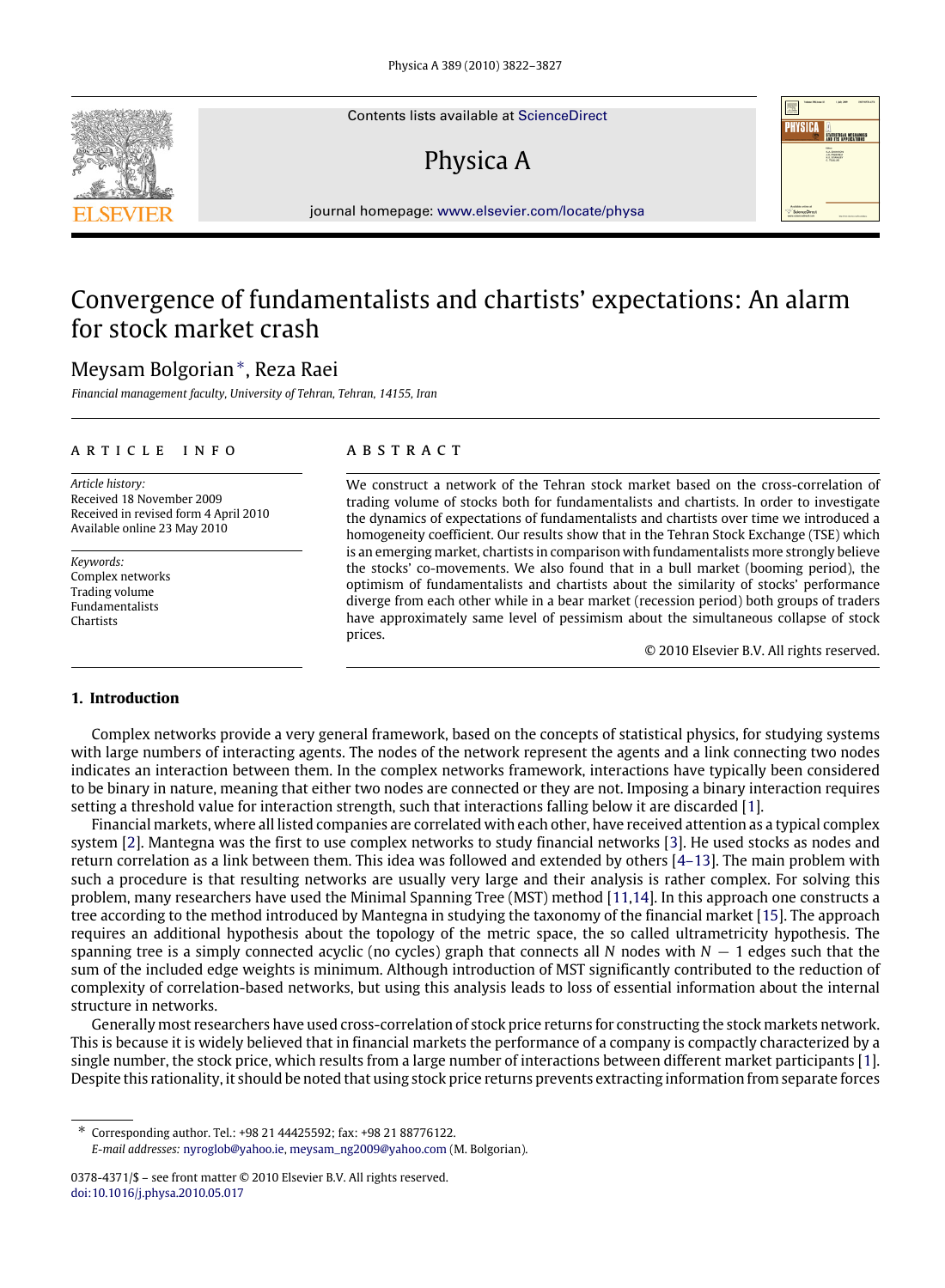acting in financial markets, say fundamentalists and chartists investors, i.e. traders who act on the basis of fundamental analysis and those who act on the basis of technical analysis. The importance of the interplay of these two classes of investor has been stressed by several recent works to be essential in order to retrieve the important stylized facts of stock market price statistics [\[16–24\]](#page--1-7). Fundamental analysts watch deviations from an equilibrium level of the price as implied by a fundamental model. If the prices are above the equilibrium level the asset is sold and leads to a decline in the prices. This is while the chartists are more rely on trends. For example, if the technical analysts believe that there is no indication of a trend reversal they will keep on buying the asset which supports the price of that asset. What happens to the price of asset depends on the net effect of the forces supply and demand by fundamental and technical analysts.

The most significant aspect of this paper is using the separate data of trading volume of fundamentalists (institutional investors such as large funds) and chartists (individual investors) for each stock for constructing the stock market network. In other words, the cross-correlation of trading volume of each kind of investor (fundamentalist and chartist) for each stock is used as a connection criterion. The rationale behind this approach is that studying the topological differences of these two networks over time provides a better understanding of the attitudes of these two groups of traders toward the stocks co-movement.

The rest of the paper is organized as follows. In Section [2](#page-1-0) the network construction procedure is described. Description of method and empirical results will be presented in Section [3](#page-1-1) and finally the paper closes with the conclusion.

#### <span id="page-1-0"></span>**2. Network construction**

If we consider a network of stocks, the nodes will be the individual stocks and a link between two nodes denotes that the two stocks being connected display some similarity. To construct the networks, the daily trading volume of both fundamentalists and chartists (i.e. institutional and individual trading volume) of each stock in every single day is used. Suppose that  $V_i^k(t)$  and  $V_j^k(t)$  are the daily trading volume of stock *i* and stock *j* on day *t* for investor group *k* where respectively  $i, j = 1, 2, \ldots, N$ ,  $t = 1, 2, \ldots, T$  and  $k = f$  (fundamentalists) and *c* (chartists). The cross correlation coefficient between  $V_i^k(t)$  and  $V_j^k(t)$  is defined as

$$
\rho_{ij}^k = \frac{\sum_{t} [(V_i^k(t) - \overline{V_i^k})(V_j^k(t) - \overline{V_j^k})]}{\sqrt{\sum_{t} (V_i^k(t) - \overline{V_i^k})^2} \sqrt{\sum_{t} (V_j^k(t) - \overline{V_j^k})^2}}
$$
(1)

where the  $\overline{V}_i$  and  $\overline{V}_i$  are the means of daily trading volume time series and summations are taken over a one month period. We define our criterion for connecting a pair of nodes, based on a threshold value for the cross correlation. Since cross correlation is a measure of similarity and its value is between 0 and 1, we simply choose a positive fractional value as the threshold. Suppose the threshold is ρ. Then, the connection criterion for stock *i* and stock *j* is simply written as

$$
\rho_{ij} > \rho. \tag{2}
$$

#### <span id="page-1-1"></span>**3. Method description and empirical results**

As mentioned earlier, the main purpose of present work is to assess the dynamics of expectations of fundamentalists and chartists in a financial market. To this end, the networks for both of these groups at the end of each month is formed. We define a *Homogeneity* coefficient as

$$
H(t) = \frac{n_f(t)}{n_c(t)}.\tag{3}
$$

Where  $n_f(t)$  and  $n_c(t)$  respectively represent the number of links of fundamentalists and chartists network for a given threshold at month *t*. Since this coefficient simultaneously measures the level of connection in the both networks at any given time, it is postulated that studying its dynamics is helpful for tracking the opinion of these two groups of investors over time relative to each other. When this ratio approaches to unity, it means that the opinion of two groups of traders about the correlation of stocks performance is getting closer to each other. On the other hand, divergence of this coefficient from 1 is a sign of expectations disparity. As we are to compare the topology of these two networks over time we hold the threshold constant by  $\rho = 0.5$  for both groups. Data used are trading volume (institutional and individual trading volumes) for 150 stocks which were listed in the Tehran Stock Exchange (TSE) since Jan 2000 until Oct 2009.

Unlike other developed countries, the only important stock exchange in Iran is the Tehran Stock Exchange. There are some regional stock markets but the trading volume of these stock exchanges is very low so they can be ignored. To show the trend of the Tehran stock exchange, the plot of Tehran Stock Exchange Price Index (TEPIX) and trading volume of TSE for the period Jan 2000–Oct 2009 are respectively shown in [Figs. 1](#page--1-8) and [2.](#page--1-9)

[Fig. 3](#page--1-10) shows the dynamics of the *Homogeneity* coefficient over time. The main feature of this plot is that the coefficient for whole period is less than 1. This means chartists in comparison with fundamentalists generally more strongly believe in the co-movement of stocks. We also see the coefficient generally has an increasing trend indicating that the opinions of